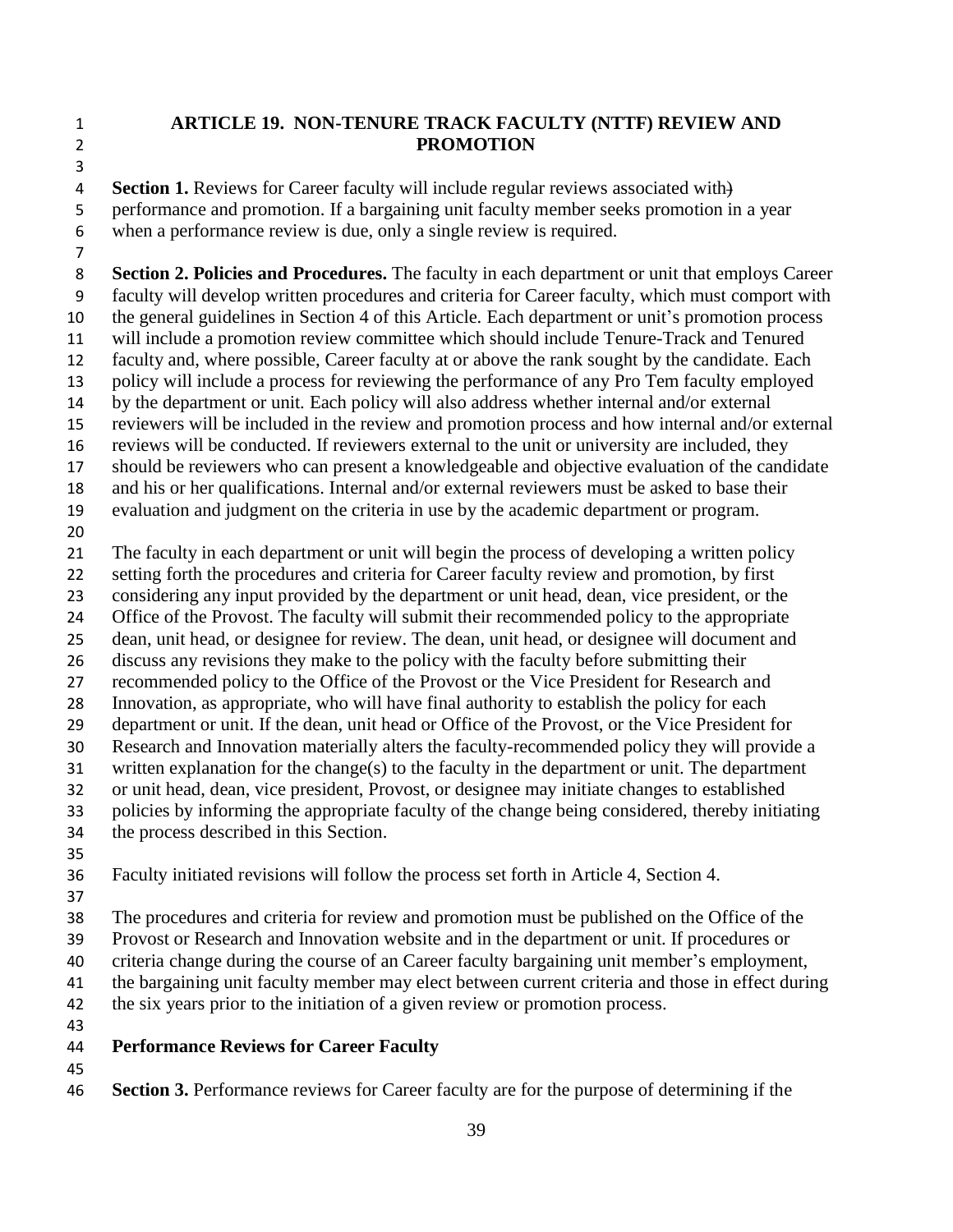Career faculty member is meeting the standard of excellence appropriate to a major research university based on their job duties. Performance reviews should be designed to help Career faculty members grow as educators, scholars, and researchers, identify areas of strength, and identify areas that need improvement associated with their position. **Section 4.** The details and structure of performance reviews are described in department and unit policies, and must follow University standards, templates, and the following guidelines: a. Career faculty must be reviewed each year for the first three years of employment and at least once every three years (academic years for 9 month and fiscal years for 12 month) of employment thereafter. The review will consider the Career NTTF bargaining unit faculty member's performance since the last review. b. Performance reviews may take place out of cycle when a department or unit head has identified or become aware of performance problems. The department or unit head shall meet with the Career faculty member to discuss areas of concern and evaluate whether a formal performance review is warranted. Nothing in this section changes the process for addressing poor performance for funding-contingent faculty set forth in Article 16, Section 11. c. Career instructional faculty reviews must consider at minimum information from Student Experience Surveys, peer review(s), and the faculty member's Instructor Reflection surveys and/or teaching statements for the review window. For instructional Career faculty, student experience surveys will be offered for all courses with five or more students. Instructional Career faculty are expected to undergo at least one peer review of teaching per review window. The department or unit will establish a time frame for notification to the Career faculty member before a peer review is conducted. d. Career faculty with research appointments will be reviewed by established procedures to assess the quality of work performed and the outcomes of their contributions to the research program. e. Librarians will be reviewed for demonstrated achievement in their professional roles in the Library. f. Career faculty will be reviewed based on their service. Service is defined in unit level rules and may include activities performed for the unit, University, field, and community. g. To the extent applicable, the evaluation of scholarship, research, and creative activity will include an assessment of work quality, impact on the field nationally and internationally, and overall contribution to the discipline or program. h. The review process will include an opportunity for the Career faculty member to discuss their efforts and performance with an appropriate supervisor at least once during each review period.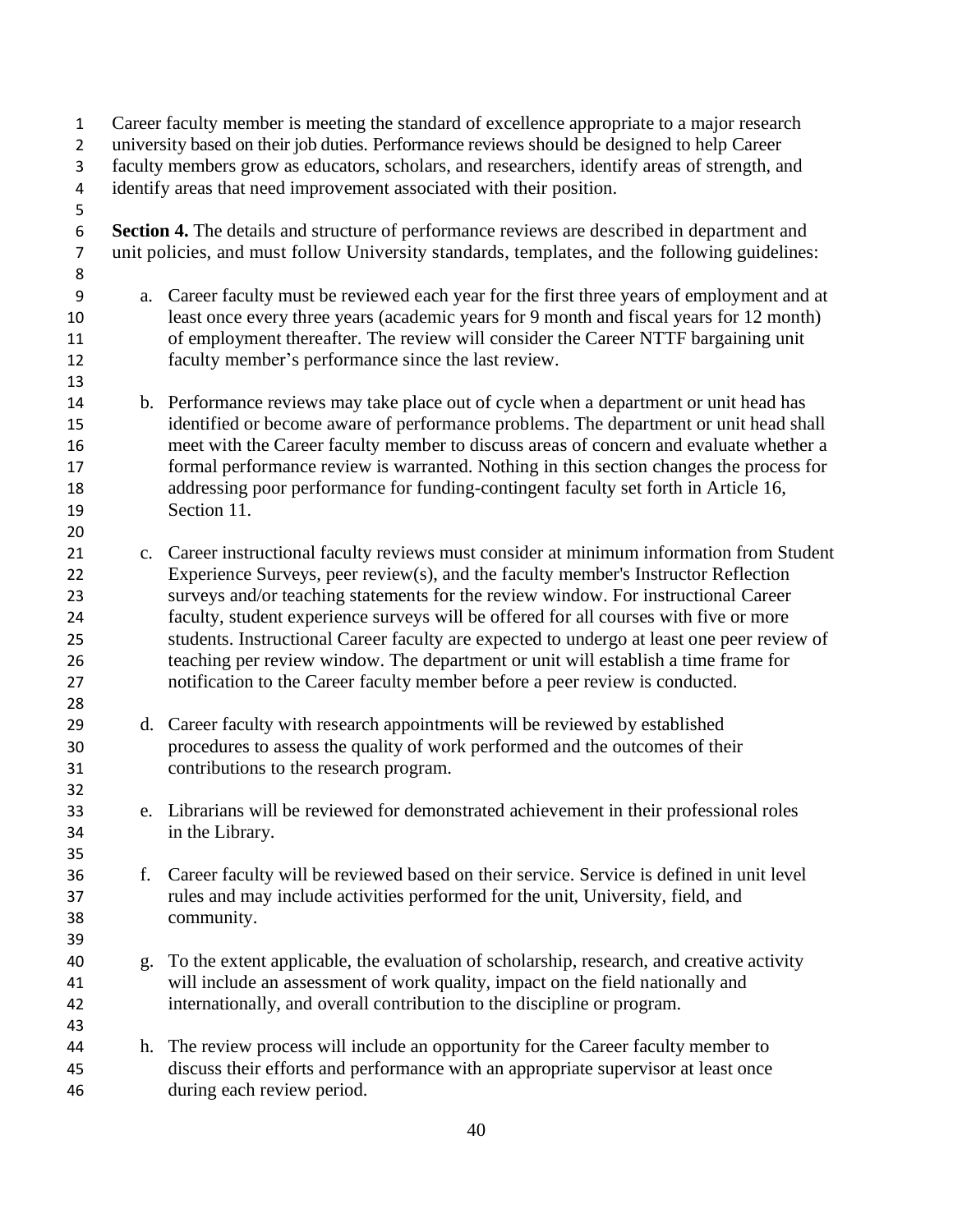| 1              |                                                                                                |                                                                                                                              |
|----------------|------------------------------------------------------------------------------------------------|------------------------------------------------------------------------------------------------------------------------------|
| $\overline{2}$ | i.                                                                                             | As part of each performance review, a Career faculty member will have an                                                     |
| 3              |                                                                                                | opportunity to submit a personal statement containing information relevant to                                                |
| 4              |                                                                                                | their performance of assigned duties and responsibilities.                                                                   |
| 5              |                                                                                                |                                                                                                                              |
| 6              | j <sub>1</sub>                                                                                 | In evaluating the performance of required professional development activities, the                                           |
| 7              |                                                                                                | review will consider the availability of professional development funds, opportunities for                                   |
| 8              |                                                                                                | professional development, and the Career faculty member's efforts to secure funding.                                         |
| 9              |                                                                                                |                                                                                                                              |
| 10             |                                                                                                | k. Career faculty members will be evaluated only by the criteria approved and made                                           |
| 11             |                                                                                                | available to the faculty member.                                                                                             |
| 12             |                                                                                                |                                                                                                                              |
| 13             |                                                                                                | 1. Performance reviews must include a determination if the faculty member meets,                                             |
| 14             |                                                                                                | exceeds, or does not meet expectations in their assigned duties.                                                             |
| 15             |                                                                                                |                                                                                                                              |
| 16             |                                                                                                | <b>Promotion Reviews for Career Faculty</b>                                                                                  |
| 17             |                                                                                                |                                                                                                                              |
| 18             |                                                                                                | Section 5. Eligibility for Promotion. Career faculty members will be eligible for promotion                                  |
| 19             |                                                                                                | after accumulating six years of employment as a faculty member at or above 0.3 annualized                                    |
| 20             | FTE per year, accrued at no greater than three terms per academic year for bargaining unit     |                                                                                                                              |
| 21             | faculty on nine month contracts, and at four terms per year for bargaining unit faculty on 12- |                                                                                                                              |
| 22             |                                                                                                | month contracts.                                                                                                             |
| 23             |                                                                                                |                                                                                                                              |
| 24             |                                                                                                | The six years of employment do not have to be consecutive.                                                                   |
| 25             |                                                                                                |                                                                                                                              |
| 26             | Career faculty members who will have completed five years of employment as a faculty member    |                                                                                                                              |
| 27             | at or above 0.3 annualized FTE per year may initiate the promotion process in the Spring term  |                                                                                                                              |
| 28             |                                                                                                | of the fifth year if they have an expected appointment of 0.3 annualized FTE or greater for the                              |
| 29             | sixth year.                                                                                    |                                                                                                                              |
| 30             |                                                                                                |                                                                                                                              |
| 31             |                                                                                                | Career faculty members who have completed more than five years of employment as a faculty                                    |
| 32             |                                                                                                | member at or above 0.3 annualized FTE per year may initiate the promotion process in the                                     |
| 33             |                                                                                                | Spring term of any year.                                                                                                     |
| 34             |                                                                                                |                                                                                                                              |
| 35             |                                                                                                | Career faculty members who have achieved promotion must wait at least three years before                                     |
| 36             |                                                                                                | initiating the promotion process again, regardless of the number of accumulated years of                                     |
| 37             | employment.                                                                                    |                                                                                                                              |
| 38             |                                                                                                |                                                                                                                              |
| 39             |                                                                                                | Section 6. "Up or Out." For all Career faculty members other than librarians, promotion is                                   |
| 40             |                                                                                                | elective and does not involve an "up or out" decision. Librarians must undergo review for                                    |
| 41             |                                                                                                | promotion to associate librarian at the first time they become eligible. If promotion is denied, the                         |
| 42             |                                                                                                | librarian will receive a two-year fixed-term appointment, and must come up for promotion again                               |
| 43             |                                                                                                | in the second year. If promotion is denied a second time, the librarian will finish their                                    |
| 44             |                                                                                                | appointment at the end of the fixed-term appointment. Promotion from associate librarian to<br>senior librarian is elective. |
| 45             |                                                                                                |                                                                                                                              |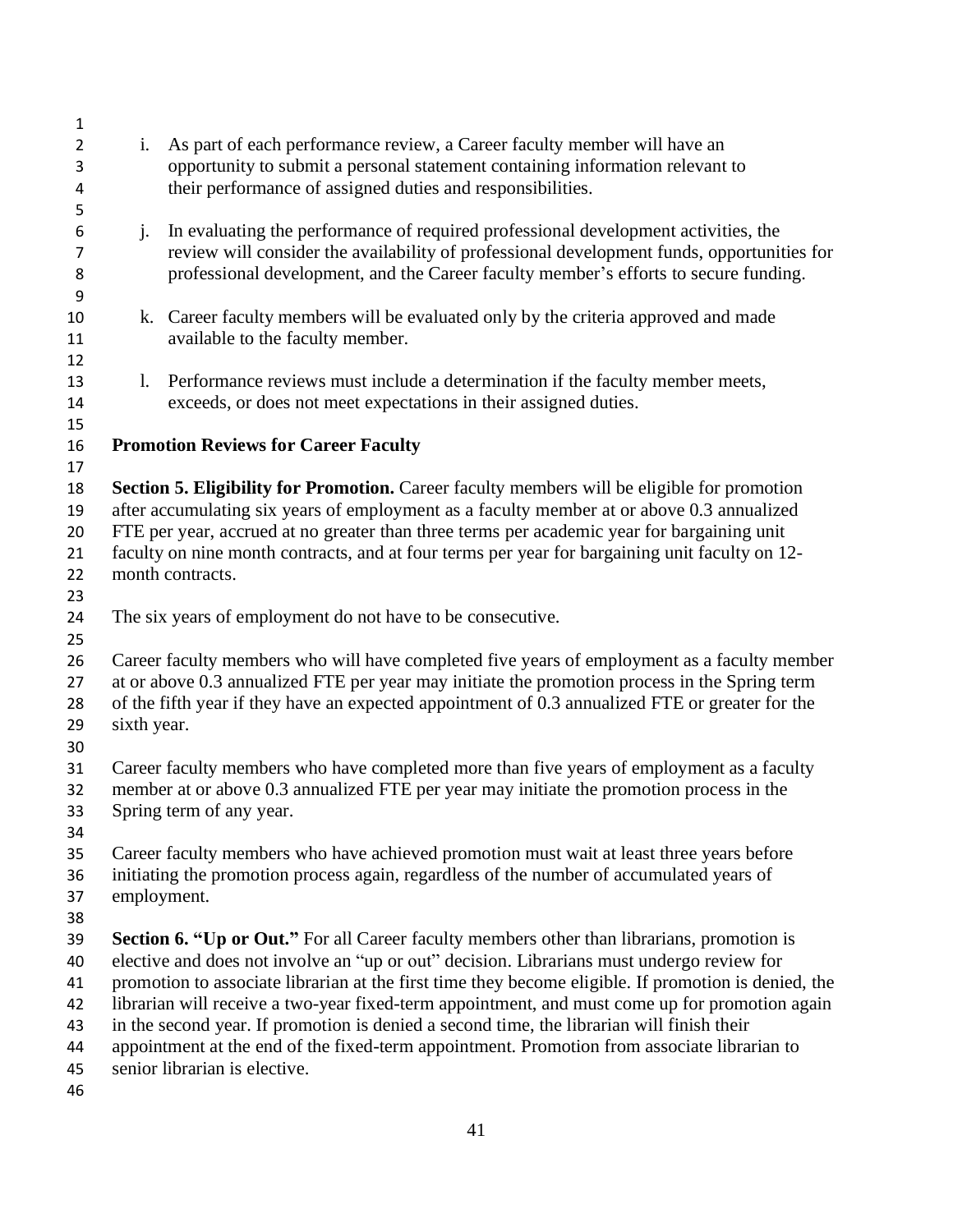**Section 7. Accelerated Review.** An accelerated promotion review may occur in particularly meritorious cases as determined by the Provost or designee in consultation with the appropriate vice president, dean, department or unit head, and affected bargaining unit

- faculty member.
- 

 **Section 8. Credit for Prior Service.** When credit for prior service is agreed upon, the terms of hire will state the number of years of credit granted and the earliest date for promotion eligibility. Teaching, scholarship, research, and creative activity completed by the bargaining unit faculty member during the period of prior service will receive full consideration during the promotion process if the bargaining unit member elects the earliest date for promotion review. Should a bargaining unit member who received credit for prior service at the time of hire choose to delay the review until completing the required six years at the University of Oregon, teaching, scholarship, research, and creative activity completed prior to arrival at the university will be of secondary consideration during the promotion process. Should the bargaining unit faculty member choose to use some, but not all of the credit for prior service, the focus of the review of teaching, scholarship, research, and creative activity will adjust appropriately so that, for example, four years at the University of Oregon would mean that at most two years of prior service will receive full consideration. 

 **Section 9. Joint Appointments.** A joint appointment is one appointment that spans two or more units. For NTTF bargaining unit members holding joint appointments, a memorandum will be completed at the time of hire or assignment specifying expectations for promotion review and identifying how the promotion process will be handled among the units. Such memorandum is not valid unless approved in writing by the bargaining unit faculty member and the Provost or designee.

 **Section 10. Multiple Appointments.** A multiple appointment describes when a bargaining unit faculty member has separate appointments in two or more units. For Career faculty bargaining unit members holding multiple Career appointments, a memorandum will be completed at the time of a second or subsequent hire or assignment specifying expectations for promotion review and identifying how the promotion process will be handled among the units. Such memorandum is not valid unless approved in writing by the bargaining unit faculty member and the Provost or designee.

## **Promotion Process for All Career Faculty except for those in the Research Assistant and Research Associate Categories**

 **Section 11. Initiating the Promotion Process.** Candidates wishing to be considered for promotion should notify the appropriate department or unit head in the Spring term prior to the year when promotion is sought, and must provide the following:

- 
- **Curriculum vitae:** A comprehensive and current curriculum vitae that includes the bargaining unit faculty member's current research, scholarly, and creative activities and accomplishments, including publications, appointments, presentations, and similar activities and accomplishments.
-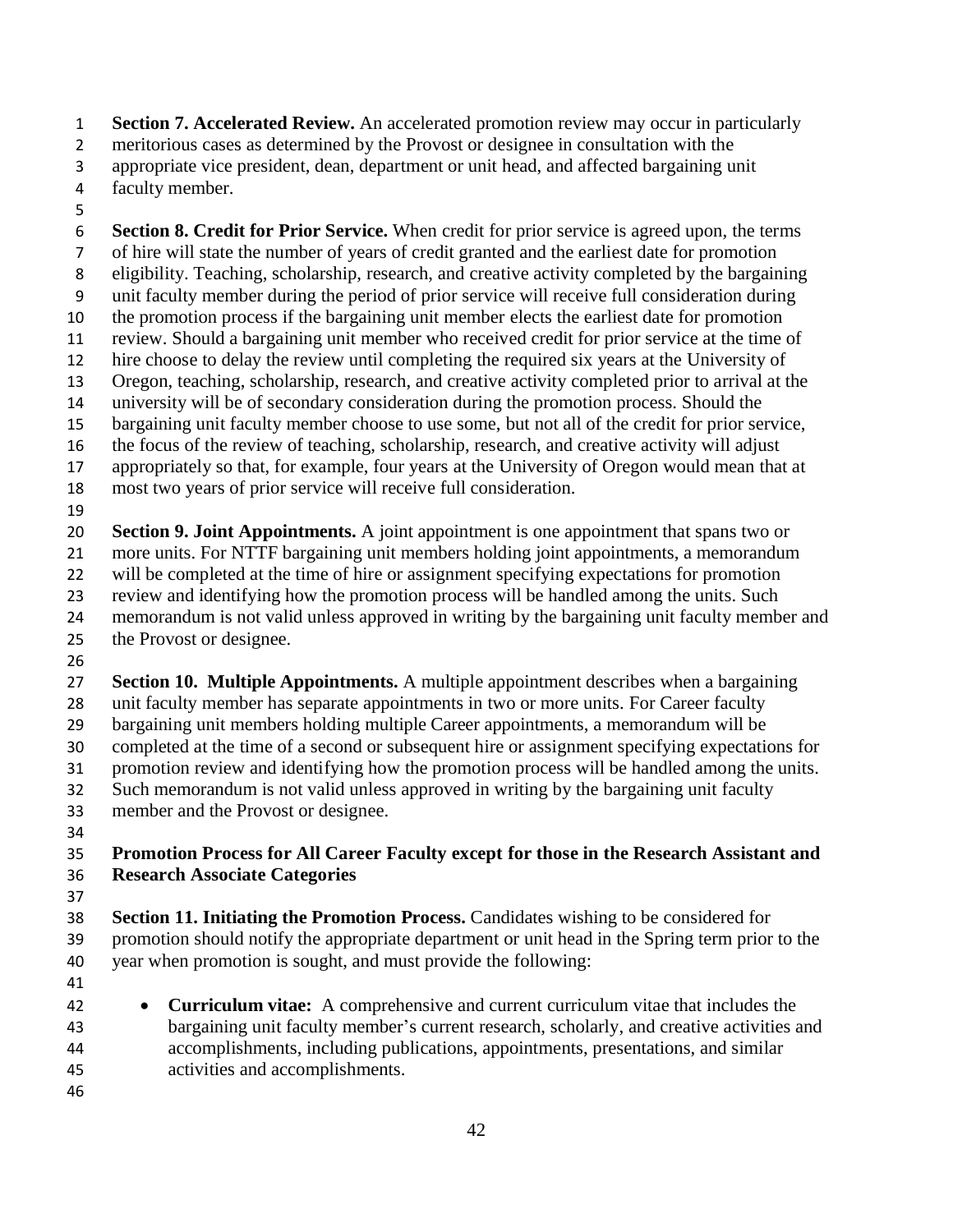• **Personal statement:** A 2-6 page personal statement developed by the bargaining unit faculty member evaluating his or her performance measured against the applicable criteria for promotion. The personal statement should expressly address the subjects of teaching; scholarship, research and creative activity; and service contributions to the academic department, center or institute, school or college, university, profession, and the community. The statement should also include discussion of contributions to institutional equity and inclusion. • **Teaching portfolio (if applicable):** Representative examples of course syllabi or equivalent descriptions of course content and instructional expectations for courses taught by the bargaining unit faculty member, examples of student work and exams, and similar material. • **Scholarship portfolio (if applicable):** A comprehensive portfolio of scholarship, research and creative activity; and appropriate evidence of national or international recognition or impact. • **Service portfolio (if applicable):** Evidence of the bargaining unit faculty member's service contributions to his or her academic department, center or institute, school or college, university, profession, and the community, such as op ed pieces, white papers authored or co-authored by the faculty member, commendations, awards, or letters of appreciation. The portfolio may also include a short narrative elaborating on the faculty member's unique service experiences or obligations. • **Professional activities portfolio (if applicable):** A comprehensive portfolio of professional or consulting activities related to his or her discipline. • **Internal and/or external reviewers (if applicable):** A list of qualified internal and/or external reviewers provided by the bargaining unit faculty member. **Section 12. Waiver of Access to Materials.** Bargaining unit faculty members may choose to waive in advance in writing their access to see any or all of the evaluative materials (see Article 8, Personnel Files). Such waivers, however, shall not preclude the use of redacted versions of these documents in a denial review process. The redacted versions are intended to protect the identity of the reviewer. If redactions are insufficient to do so, the University may prepare a suitable summary. A waiver will be included in the promotion file. **Section 13. Notice of Meetings.** A bargaining unit faculty member will receive at least three days' notice of any meeting or hearing which the member is invited or required to attend, with a dean or the Provost or designee regarding recommendations or decisions on promotion. The bargaining unit faculty member may have a colleague or Union representative present at the meeting as an observer. **Section 14. Evaluation file.** The promotion review file should generally include the following information: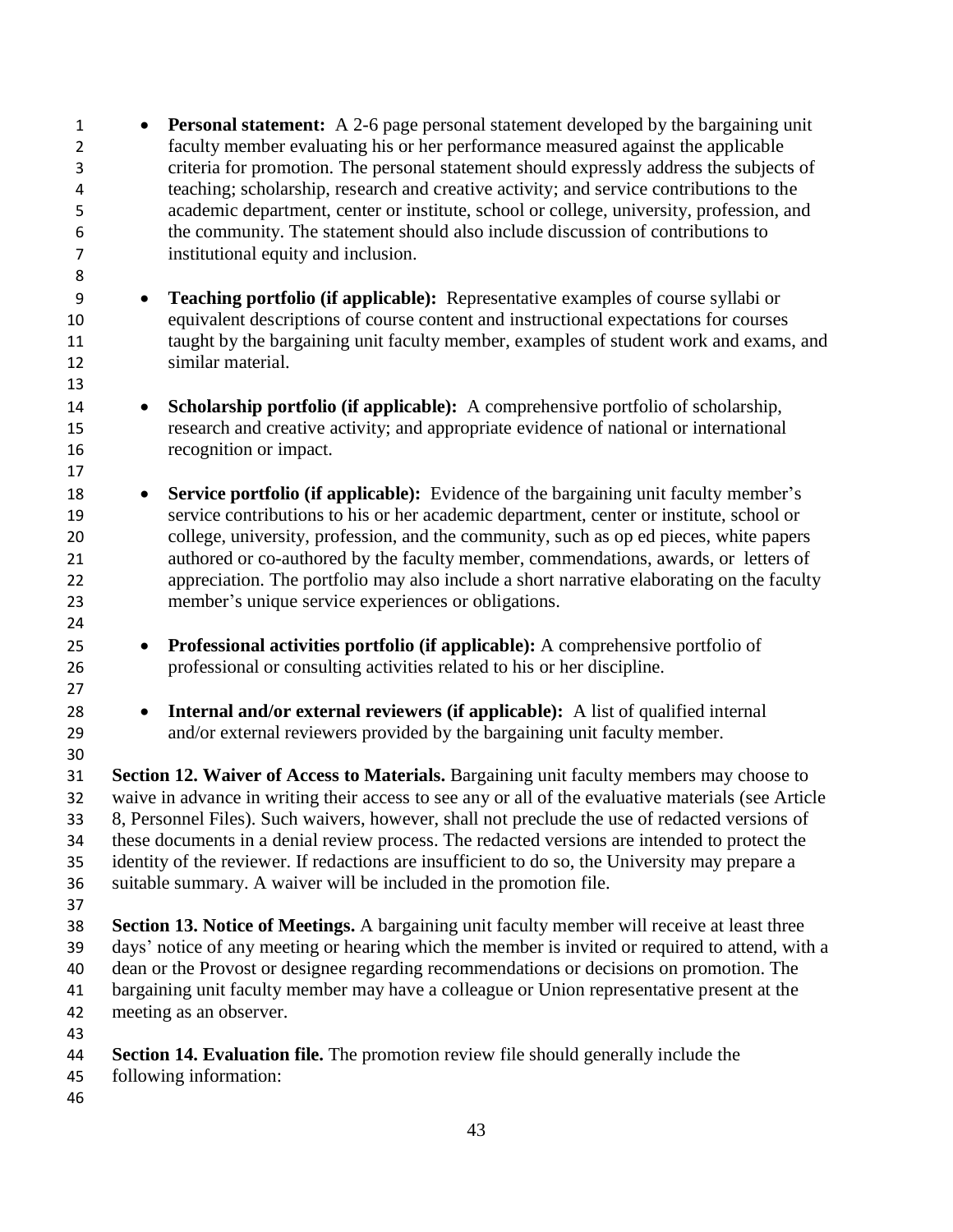| 1        | Statement of duties and responsibilities<br>٠                                                                                        |  |  |
|----------|--------------------------------------------------------------------------------------------------------------------------------------|--|--|
| 2        | Curriculum vitae<br>٠                                                                                                                |  |  |
| 3        | Conditions of appointment                                                                                                            |  |  |
| 4        | Criteria for promotion<br>$\bullet$                                                                                                  |  |  |
| 5        | Personal statement                                                                                                                   |  |  |
| 6        | Supervisors' letters of evaluation<br>$\bullet$                                                                                      |  |  |
| 7        | Professional activities portfolio (if applicable)<br>$\bullet$                                                                       |  |  |
| 8        | Teaching portfolio (if applicable)<br>$\bullet$                                                                                      |  |  |
| 9        | Scholarship portfolio (if applicable)                                                                                                |  |  |
| 10       | Service portfolio (if applicable)<br>$\bullet$                                                                                       |  |  |
| 11       | Internal and/or external reviews (if applicable)<br>$\bullet$                                                                        |  |  |
| 12       | Department or unit committee recommendation                                                                                          |  |  |
| 13       | Department, unit, center or institute head's recommendation (if applicable)<br>$\bullet$                                             |  |  |
| 14       | Vice president's, dean's or director's recommendation<br>٠                                                                           |  |  |
| 15       | Waiver of access to materials (if applicable)<br>$\bullet$                                                                           |  |  |
| 16       |                                                                                                                                      |  |  |
| 17       | Section 15. Review by Department or Unit. The department or unit head or designee should                                             |  |  |
| 18       | solicit any internal and/or external reviews, as applicable. A department or unit committee will                                     |  |  |
| 19       | review the file and make a recommendation to the department or unit head. The department or                                          |  |  |
| 20       | unit head will then prepare an explanation of the merits of the promotion case and a                                                 |  |  |
| 21       | recommendation on the case. The report will include the department or unit-level promotion                                           |  |  |
| 22       | committee report and recommendation and a voting summary, and the department or unit                                                 |  |  |
| 23<br>24 | head's own independent recommendation. The file will then be sent to the appropriate vice<br>president, dean or director for review. |  |  |
| 25       |                                                                                                                                      |  |  |
| 26       | Section 16. Review by Vice President, Dean or Director. The vice president, dean, or                                                 |  |  |
| 27       | director, as appropriate, will review the file, and may consult with appropriate persons and may                                     |  |  |
| 28       | ask for and document additional non-confidential information. Once the vice president, dean, or                                      |  |  |
| 29       | director deems the file complete, they will prepare a separate memorandum and                                                        |  |  |
| 30       | recommendation. The vice president, dean, or director will share their memorandum and                                                |  |  |
| 31       | recommendation with the candidate and allow them 10 days from the date of receipt of the                                             |  |  |
| 32       | memorandum to provide responsive material or information, which shall be included in the                                             |  |  |
| 33       | evaluation file. The vice president, dean, or director then will submit the complete evaluation                                      |  |  |
| 34       | file to the Provost or designee.                                                                                                     |  |  |
| 35<br>36 | Section 17. Review by the Provost or Designee. The Provost or designee will review the file,                                         |  |  |
| 37       | with input from Academic Affairs and the Office of the Vice President for Research and                                               |  |  |
| 38       | Innovation, as appropriate, and decide whether to grant or deny promotion. The candidate will                                        |  |  |
| 39       | be notified of the decision in writing.                                                                                              |  |  |
| 40       |                                                                                                                                      |  |  |
| 41       | <b>Section 18. Assumption of New Rank.</b> Successful candidates for promotion will assume their                                     |  |  |
| 42       | new rank beginning with the next academic or fiscal year or the nearest next term of                                                 |  |  |
| 43       | employment should their appointment not begin with fall term.                                                                        |  |  |
| 44       |                                                                                                                                      |  |  |
| 45       | <b>Promotion Process for Research Assistant and Research Associate Series</b>                                                        |  |  |
|          |                                                                                                                                      |  |  |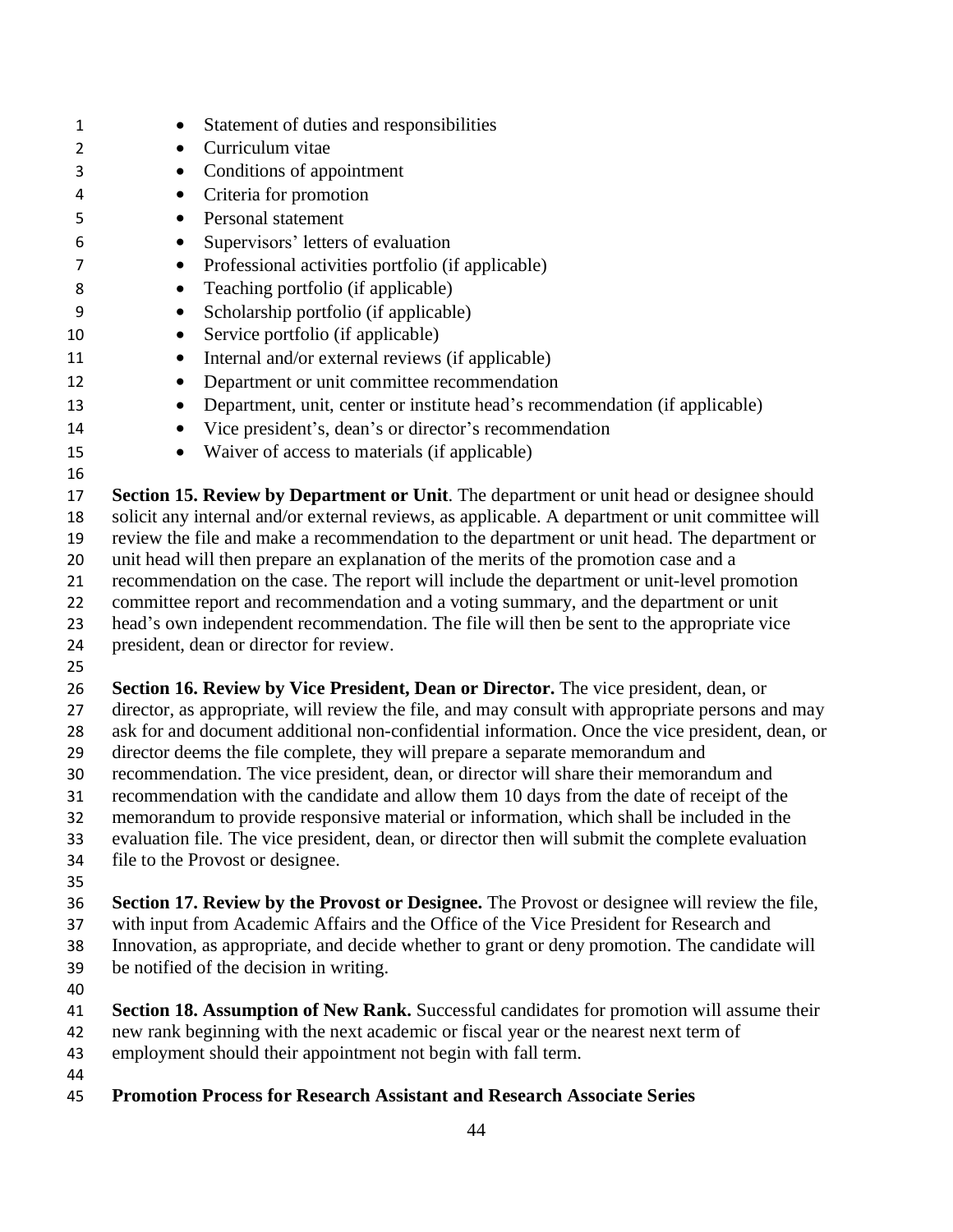**Research Associates Categories.** Candidates wishing to be considered for promotion should notify the appropriate department or unit head in the Spring term prior to the year when promotion is sought, and must provide the following: • **Curriculum vitae or resume:** A comprehensive and current curriculum vitae or resume that includes the bargaining unit faculty member's current research, scholarly and creative activities and accomplishments, including publications, appointments, presentations, and similar activities and accomplishments. • **Personal statement:** A 2-6 page personal statement developed by the bargaining unit faculty member evaluating his or her performance measured against the applicable criteria for promotion. The personal statement should expressly address their impact and contribution to research excellence relative to their job duties. This statement should also include discussion of contributions to institutional equity and inclusion. • **Scholarship portfolio (if applicable):** A comprehensive portfolio of scholarship, research and creative activity; and appropriate evidence of national or international recognition or impact. • **Service portfolio (if applicable):** Evidence of the bargaining unit faculty member's service contributions to his or her academic department, center or institute, school or college, university, profession, and the community, such as op ed pieces, white papers authored or co-authored by the faculty member, commendations, awards, or letters of appreciation. The portfolio may also include a short narrative elaborating on the faculty member's unique service experiences or obligations. • **Professional activities portfolio (if applicable):** A comprehensive portfolio of professional or consulting activities related to their discipline. • **List of reviewers (if applicable):** A list of qualified internal and/or external reviewers provided by the bargaining unit faculty member. Normally, external reviews are not expected for those in the research assistant ranks. **Section 20. Waiver of Access to Materials.** Bargaining unit faculty members may choose to waive in advance in writing their access to see any or all of the evaluative materials (see Article 8, Personnel Files). Such waivers, however, shall not preclude the use of redacted versions of these documents in a denial review process. The redacted versions are intended to protect the identity of the reviewer. If redactions are insufficient to do so, the University may prepare a suitable summary. A waiver will be included in the promotion file. **Section 21. Notice of Meetings.** A bargaining unit faculty member will receive at least three days' notice of any meeting or hearing which the member is invited or required to attend, with a dean or the Provost or designee regarding recommendations or decisions on promotion. The

**Section 19. Initiating the Promotion Process for Faculty in the Research Assistant and** 

bargaining unit faculty member may have a colleague or Union representative present at the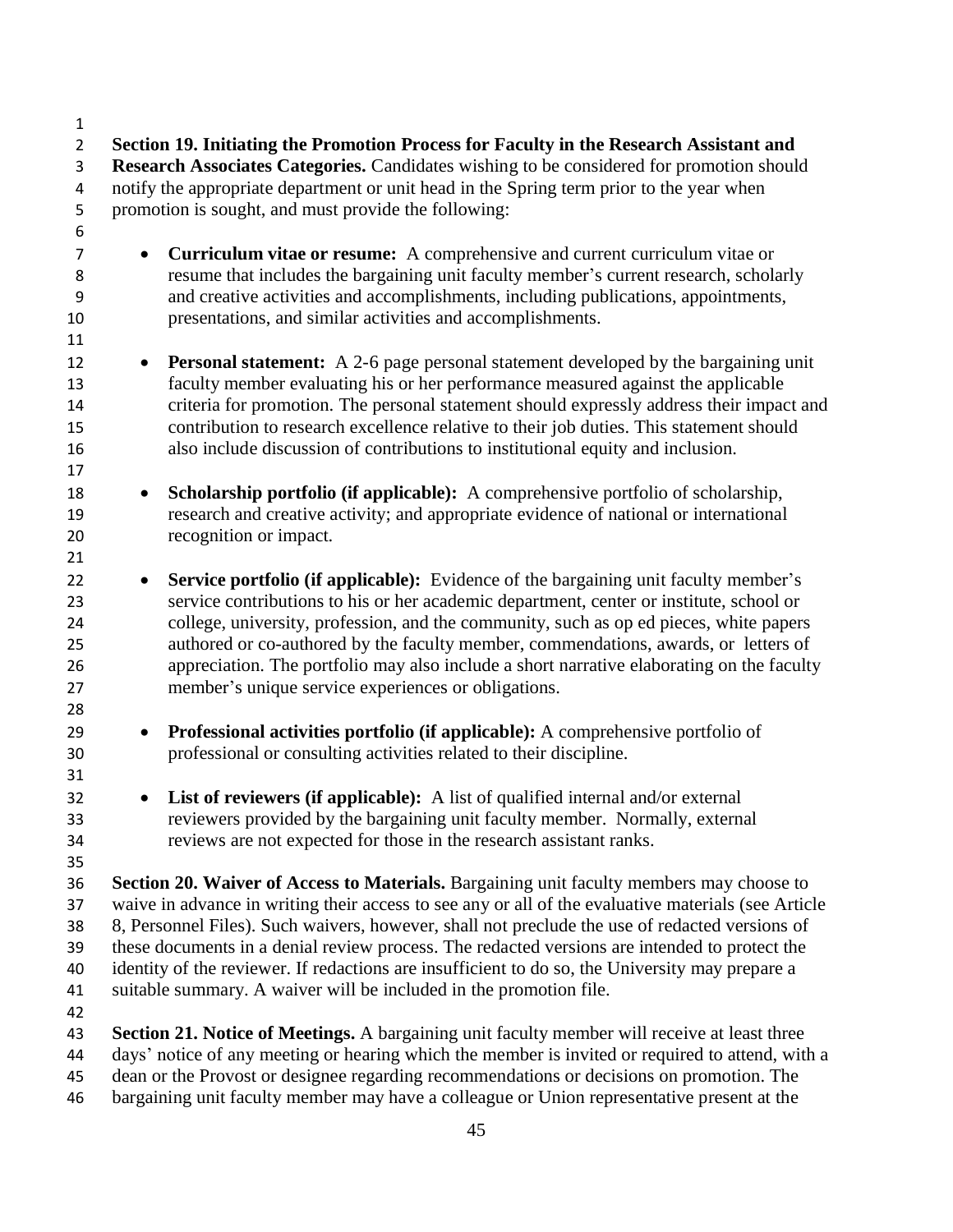meeting as an observer.

 **Section 22. Evaluation file.** The promotion review file should generally include the following information:

- Statement of duties and responsibilities
- Curriculum vitae
- Conditions of appointment
- Criteria for promotion
- Personal statement
- Supervisors' letters of evaluation
- Professional Activities Portfolio (if applicable)
- Scholarship Portfolio (if applicable)
- Service Portfolio (if applicable)
- Internal and/or external reviews (if applicable)
- Department, unit, center or institute head's recommendation
- Vice president's, dean's or director's recommendation
- Waiver of access to materials (if applicable)

 **Section 23. Review by Department Head or Unit Director or Manager.** The department or unit head or designee should solicit any internal and/or external reviews, as applicable. The

- department or unit head will then review the file, including any internal or external reviews, and
- prepare a recommendation and an explanation of the merits of the promotion case. The file will
- then be sent to the appropriate vice president or dean for review. In the event that the unit head is
- the faculty member's supervisor/director/manager, the supervisor letter of evaluation and the unit
- head review may be combined into a single recommendation.
- 

 **Section 24. Review by Vice President, Dean or Director.** The vice president or dean, as appropriate, will review the file, and may consult with appropriate persons and may ask for and document additional non-confidential information. Once the vice president or dean deems the

- file complete, they will prepare a separate memorandum with a recommendation. The vice
- president or dean will share their memorandum and recommendation with the candidate and
- allow them 10 days from the date of receipt of the report to provide responsive material or
- information, which shall be included in the evaluation file. The vice president or dean director
- then will submit the complete evaluation file to the Provost or designee.
- 
- **Section 25. Review by the Provost or Designee.** The Provost or designee will review the file, with input from Academic Affairs and the Office of the Vice President for Research and
- Innovation, as appropriate, and decide whether to grant or deny promotion. The candidate will
- be notified of the decision in writing.
- 
- **Section 26. Assumption of New Rank.** Successful candidates for promotion will assume their
- new rank beginning with the fiscal year or with the next contract renewal after notification by the Provost of their promotion, whichever comes first.
-